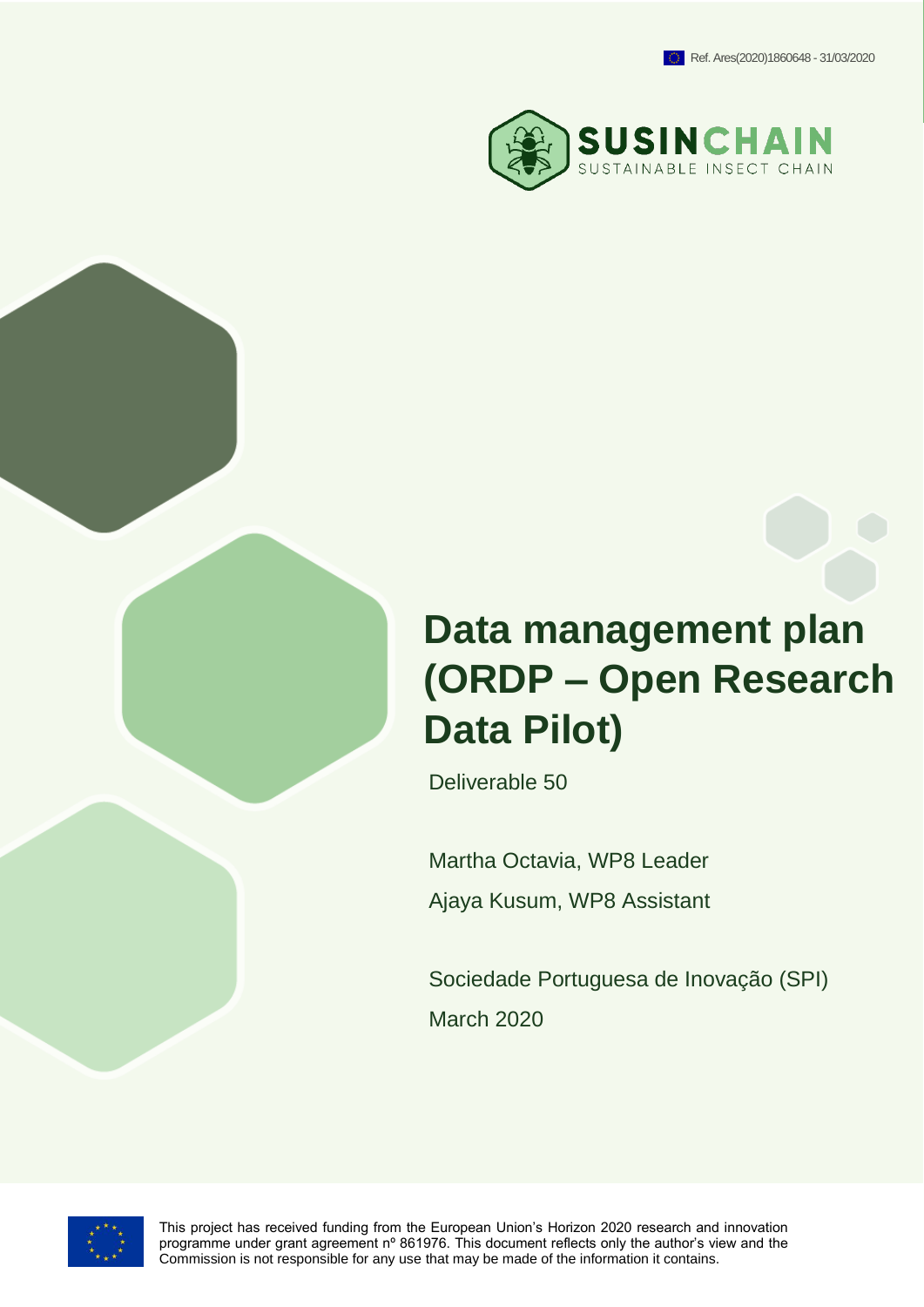

# **Table of Contents**

# Index of table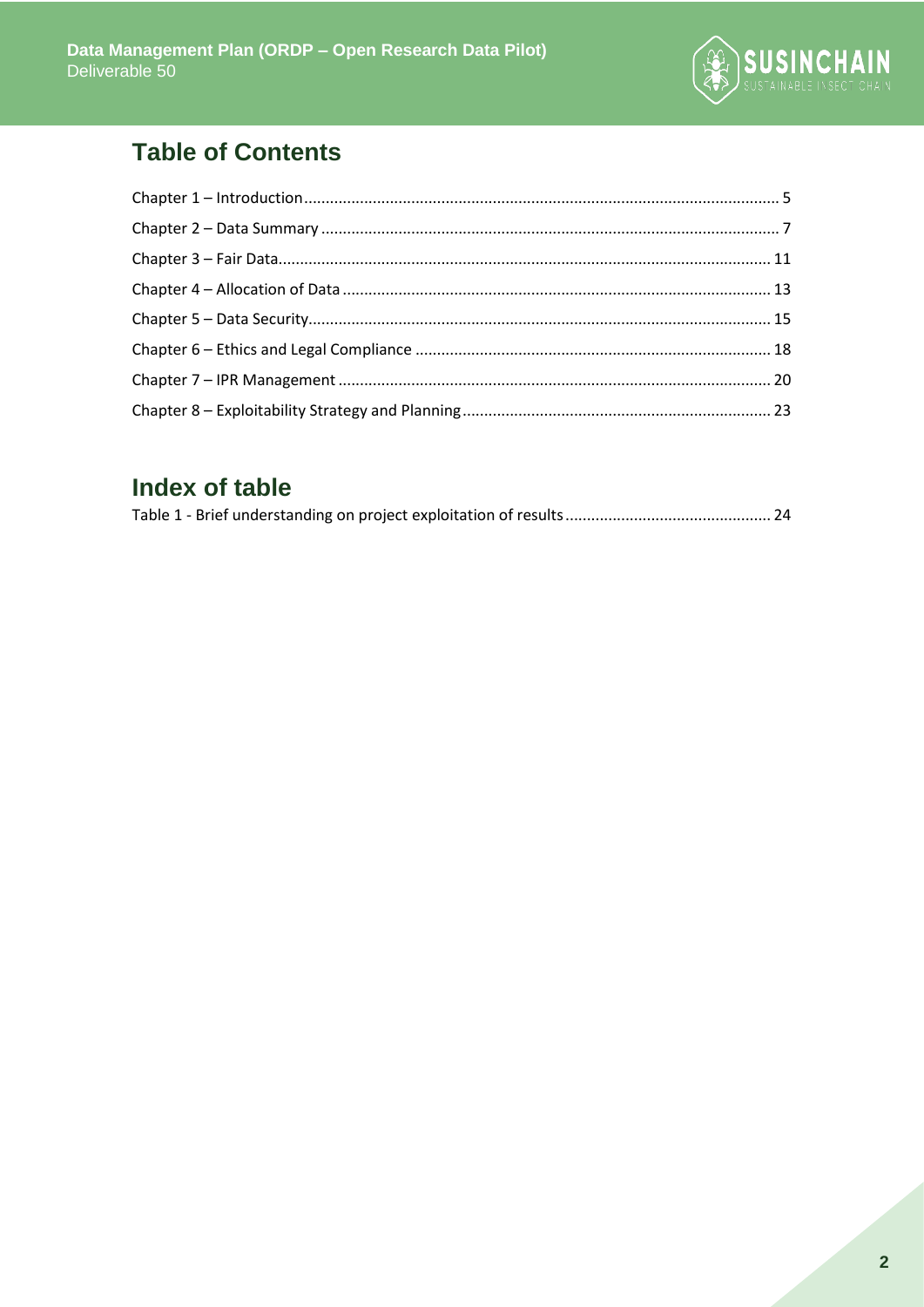

| Abbreviations |                                     |  |  |  |
|---------------|-------------------------------------|--|--|--|
| <b>DMP</b>    | Data Management Plan                |  |  |  |
| EC            | <b>European Commission</b>          |  |  |  |
| EU            | European Union                      |  |  |  |
| <b>IPR</b>    | Intellectual Property Right         |  |  |  |
| <b>JOA</b>    | Joint Ownership agreement           |  |  |  |
| <b>SMEs</b>   | <b>Small and Medium Enterprises</b> |  |  |  |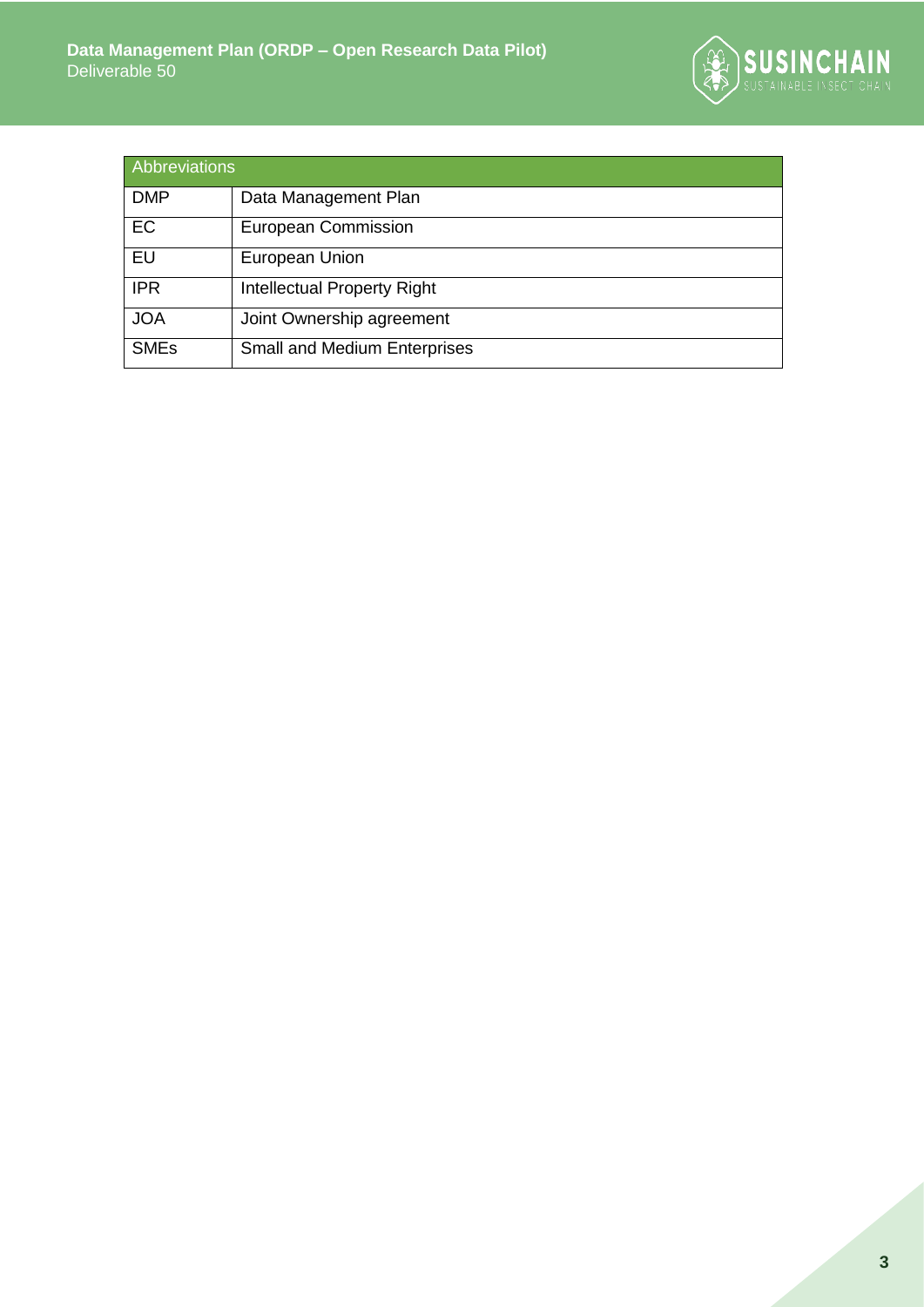



# **CHAPTER 1 Introduction**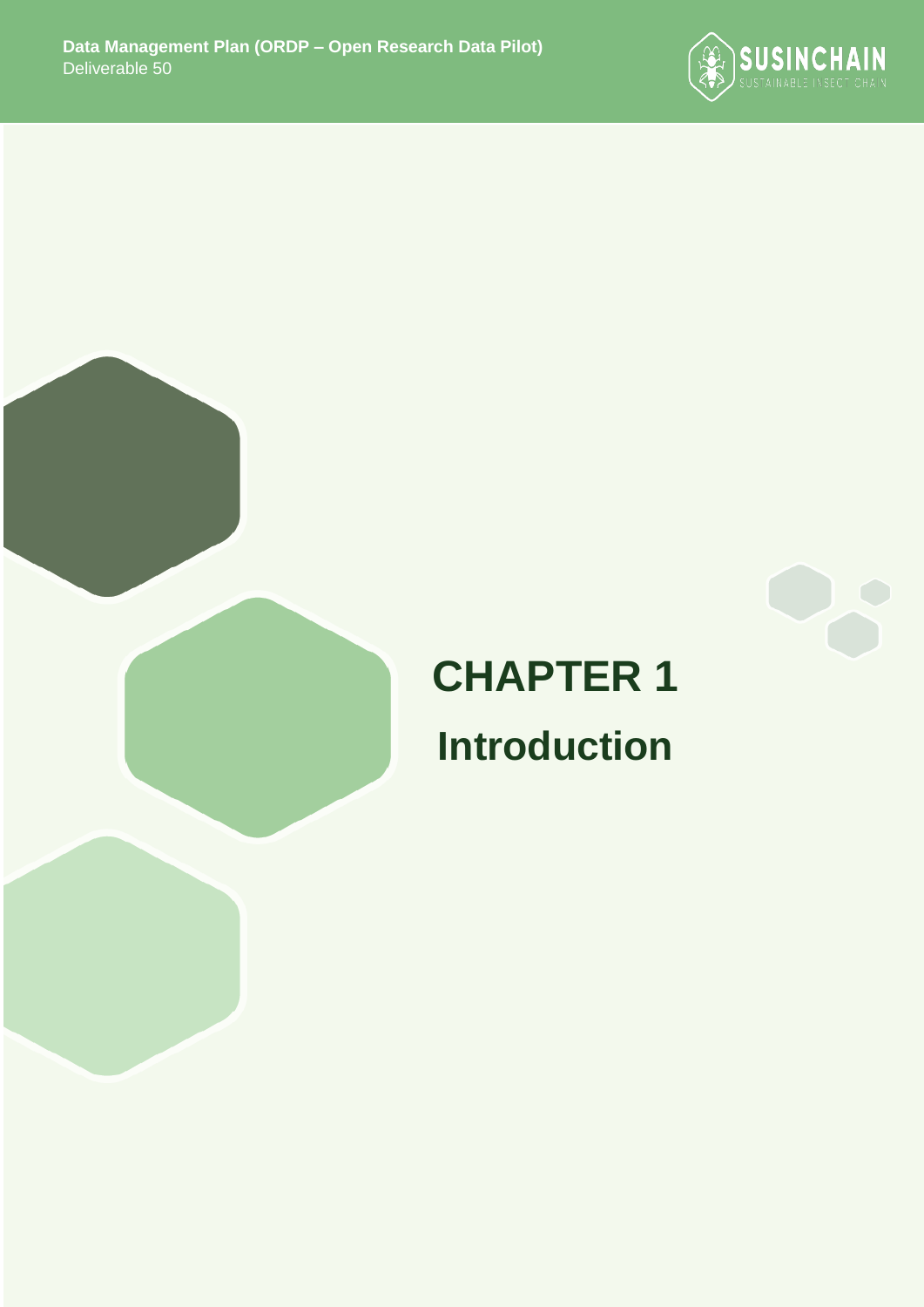

# <span id="page-4-0"></span>**Chapter 1 – Introduction**

### **1.1 Objectives of the document**

This document is a deliverable targeted to the SUSINCHAIN project members. The objective of this deliverable is to present a brief Data Management Plan (DMP) which gives a holistic understanding on how the data can be shared, preserved and made available to the general public.

### **1.2 Purpose of the document**

The document helps to manage and conserve the data collected under the SUSINCHAIN project. Due to confidentiality issues, the exchange and storage of data between authorised parties will be strictly regulated. Furthermore, other areas like data security, IPR issues and ethics will be addressed. This document is expected to be updated, particularly if the identified use for the data generated changed since the start of the project.

### **1.2 Methodology**

The Data Management Plan will include the main elements of the data management policy and will adhere to the guidelines provided by the European Commission on *FAIR Data Management in Horizon 2020*. This DMP will focus on the work packages, upscaling rearing insects, insect processing, insects in animal feed and insects in human diet.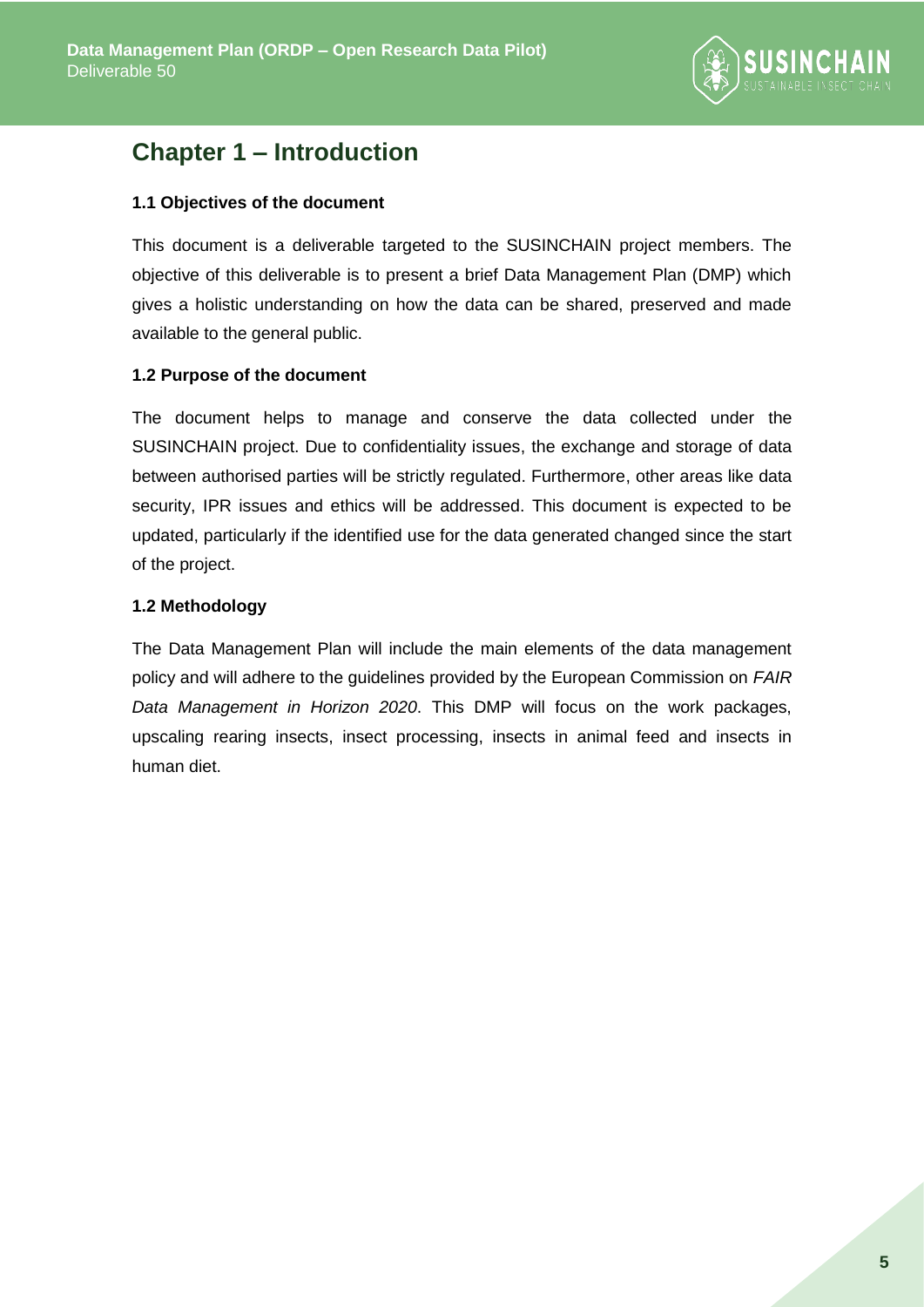



# **CHAPTER 2 Data Summary**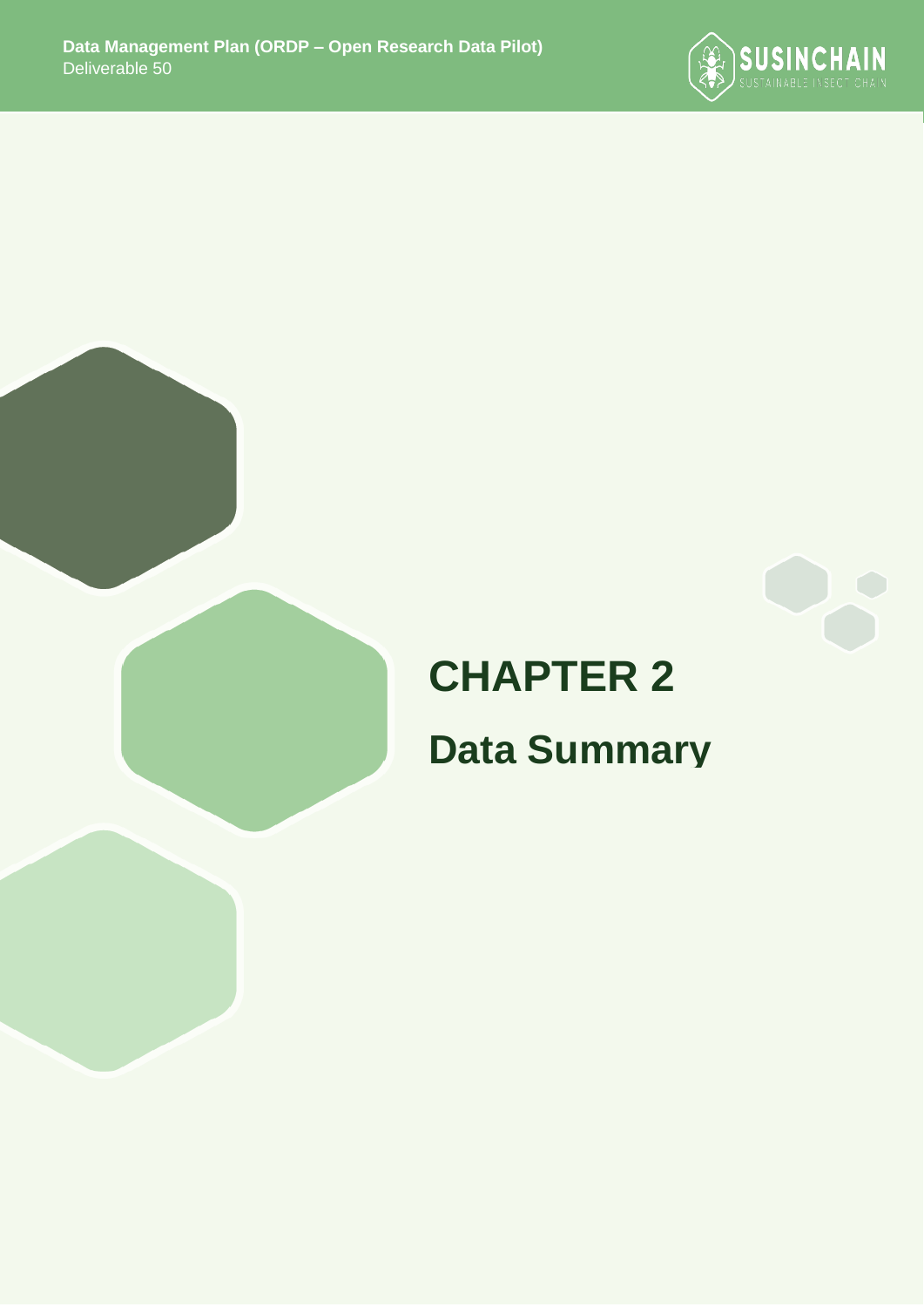

# <span id="page-6-0"></span>**Chapter 2 – Data Summary**

#### **The purpose of the data collection/generation in SUSINCHAIN**

The data collection/generation in SUSINCHAIN is aimed to achieve the objectives of the project to contribute to novel protein provision for feed and food in Europe by overcoming the current barriers for increasing the economic viability of the insect value chain and opening markets by combining forces in a comprehensive multi-actor consortium. Specifically, the data collection will provide the necessary knowledge and data for actors in the insect value chain to decrease the cost price of insect products, process insects more efficiently and market insect protein applications in animal feed and regular human diets that are safe and sustainable. This will pave the way for further upscaling and commercialisation of the European insect sector, resulting in a replacement of animal protein by insect protein of 10% in animal feed and of 20% in human diets, and a thousand fold increase in both production volumes and jobs in 2025.

#### **The relation to the objectives of the project**

Apart from its general goal mentioned above, the SUSINCHAIN project has specific objectives, which are the following:

- 1. **Develop business models, increase market opportunities** and share best (and worst) practices among insect value chain stakeholders for overcoming supply and demand-side barriers to large-scale commercialisation of high-quality insect proteins for food and feed in Europe and for increasing consumer acceptance.
- 2. Facilitate large-scale commercial **rearing of insects with continuous quality and efficiency improvement** by sharing best practices; optimising feed substrates; prevention of insect diseases and; the sustainable and economically use of side streams (frass, chitin and fat).
- 3. Demonstrate and optimise the **large-scale implementation of transport and processing** technologies for insects at demo and industrial sites.
- 4. Validate research at a commercially-relevant scale on the inclusion of insectderived proteins in animal diets, so to **compose commercial insect-based feed** that will guarantee optimal animal performance and product quality.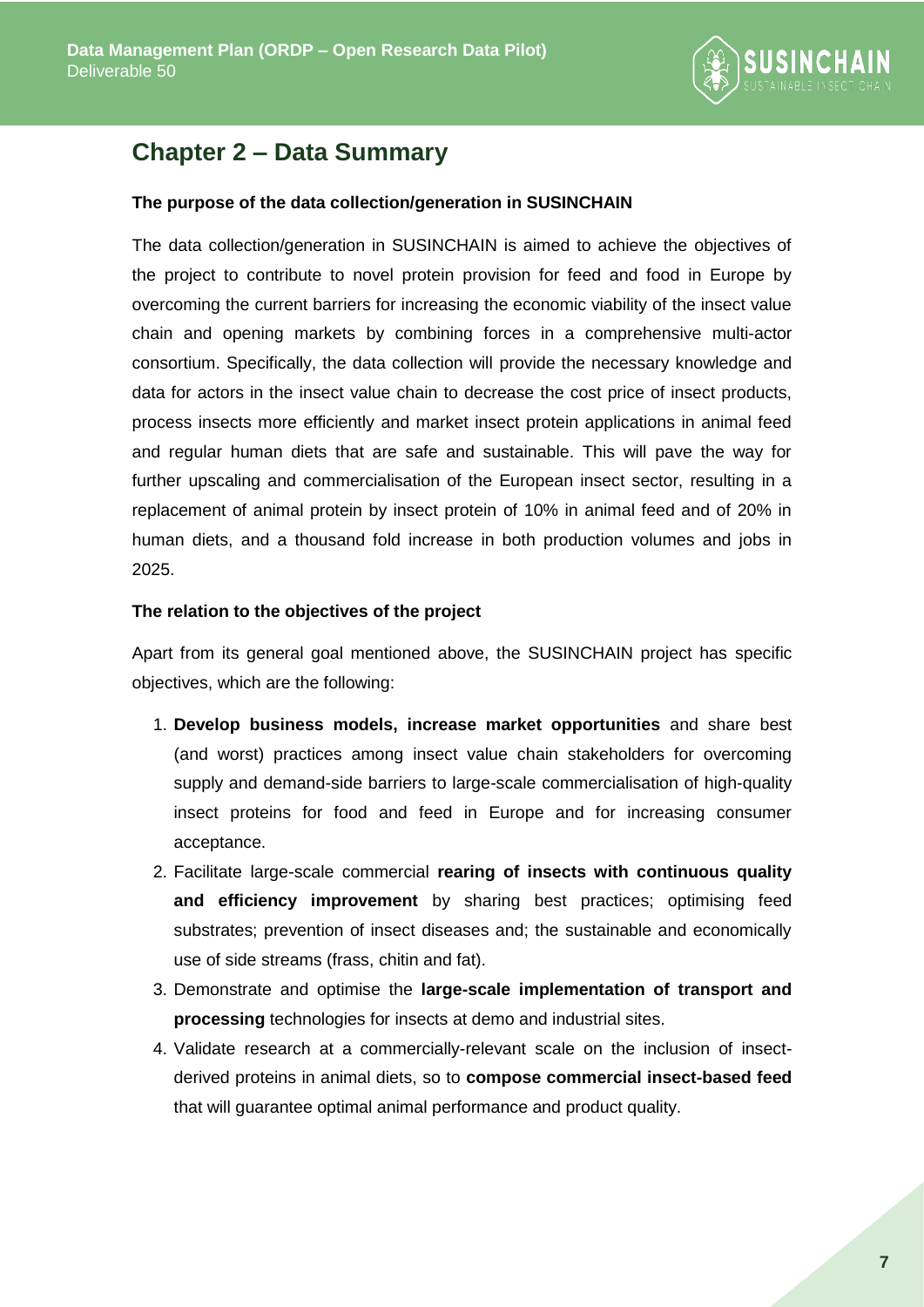

- 5. Pilot the **integration of insects as part of daily meals of European consumers** by testing and refining the nutritional value, sensory quality, and addressing consumer acceptance of six novel insect-based food products.
- 6. Develop tools that effectively **control the safety** of insects and insect-derived products along the entire production chain.
- **7.** Develop a decision support system for insect industry to ensure that the growth of the insect supply chain in Europe remains **economically and environmentally sustainable.**
- **8.** Develop strategies and business plans for exploitation of project results, and ensure **proper communication and dissemination of project results**, to raise awareness, improve consumer trust and acceptability, and **develop a sustainable communication platform for the future.**

Considering the specific objectives above, various types and formats of data will be generated and collected throughout the project duration within the project activities.

The data will include:

- **Primary data** resulting from the following activities:
	- o a series of in-depth interviews, workshops, online choice experiments, with various groups of selected stakeholders and key experts;
	- o pilot-scale facility and industrial scale testing, optimization, validation and demonstration activities;
	- o analytical laboratory testing;
	- $\circ$  animal (in vitro) digestibility trials with poultry, pig and fish;
	- o farm trials with rainbow trout, seabass, salmon, laying hens, broilers and piglets;
	- o consumer research activities and sensory testing during food product development (with trained sensory panellists);
	- o voluntarily data and information from mailing list subscriptions, networking events, meetings, and other social media channel interactions.
- **Secondary data** from literature review and other desk research of specific topics.

Some existing public data from previous or on-going European projects and other research or data providers, i.e. Eurostat, will be used if deemed relevant and needed for any particular activities in the project.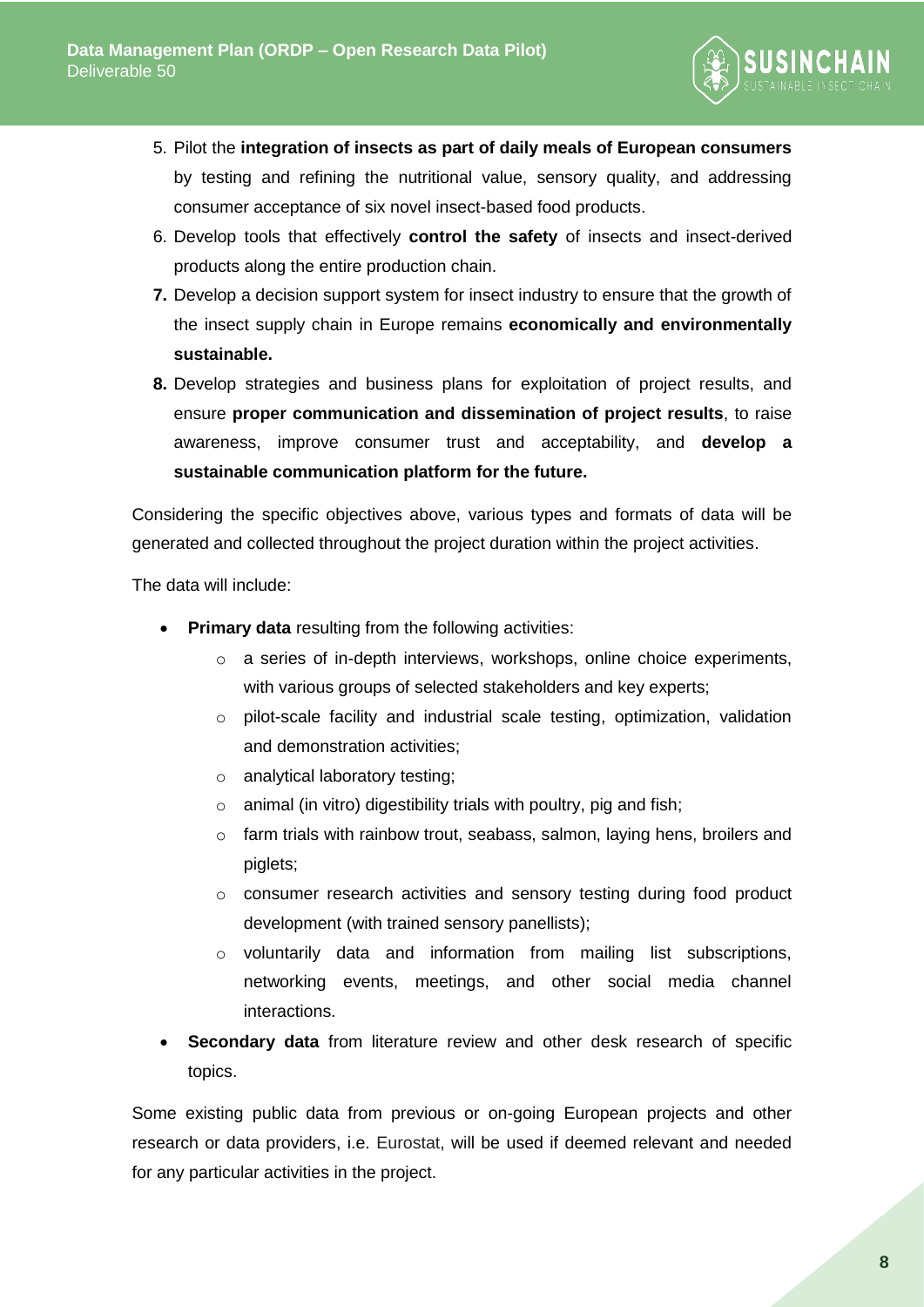

#### **The expected size of the data**

Each of the project activities will have different size of data to be collected. For instance for a workshop or online survey where the experts will be interviewed, it could be between  $25 - 30$  people. For consumer survey, the size will vary between  $20 - 100$ people, etc. Each of the project activities will specify the number of data collected in the report of the particular activity.

## **The data utility**

.

The data will only be used and processed by project partners for the purpose of the project research and to be reported anonymously.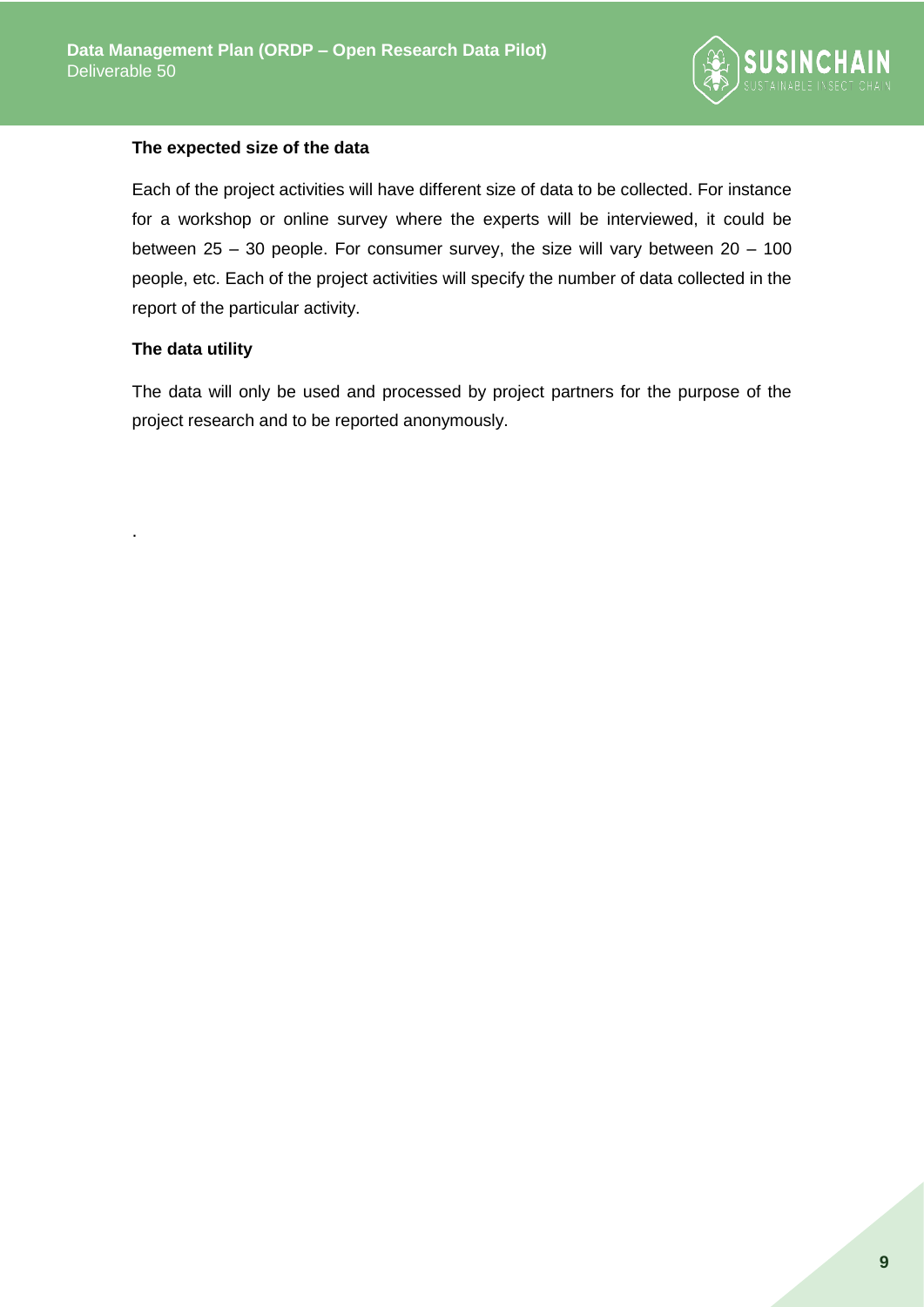



# **CHAPTER 3 Fair Data**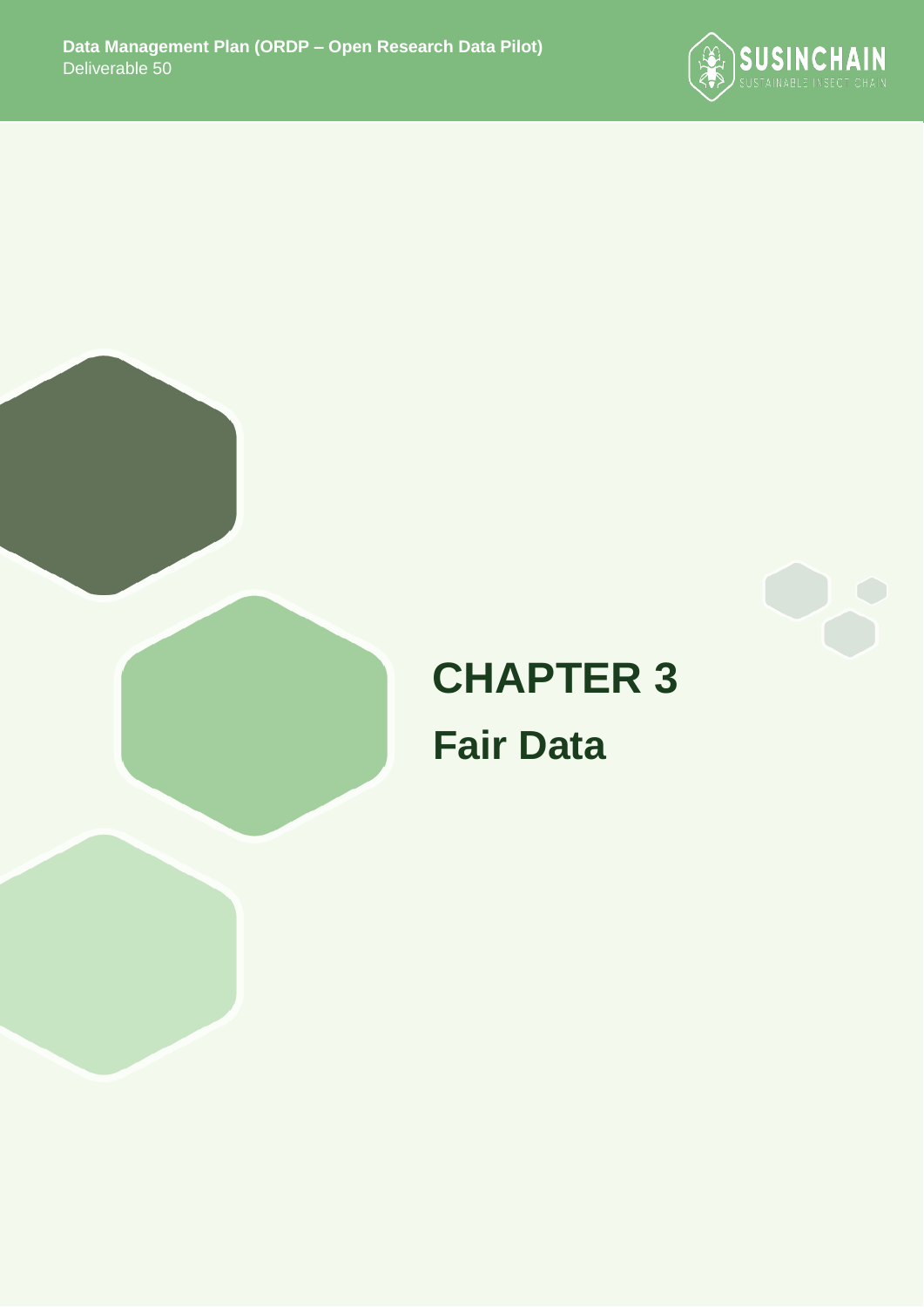

# <span id="page-10-0"></span>**Chapter 3 – Fair Data**

### **Making Data Findable**

To make sure that the data is findable, the project results will be kept in repositories which will be accessible to the partners and also to the public later on. Depending on the underlying data, the information will be stored along with some relevant documentation about the contents.

### **Making Data Openly accessible**

Though all the information is confidential in the very nature, certain data may be made available to the public or used in openly accessible publications. If data is stored at an openly accessible repository, then this repository will have the possibility to enable users to reach selective quality controlled data sets and versions approved by data owners.

### **Making data interoperable**

The project aims at keeping the information simple and understandable. Though it is technical, importance is given to making the information understandable for laymen. Hence, the following principles will be applied:

- Data will use a formal, accessible, shared, and broadly applicable language;
- Data will use vocabularies that follow FAIR principles;
- Data will include qualified references to other metadata.

#### **Increase data re-use**

SUSINCHAIN provides the audience to re-use data. The data re-use policy of the project is defined by the end-users and also provides the infrastructure and the means to specify which data will be accessible from which organizations and users.

In similar sense, all the work packages are treated with confidentiality; hence it is not foreseen at this stage to share the data. However, upon agreement of the consortium partners certain data may be made available to the public or used in (openly accessible) publications, as mentioned above. The data quality will be assured by quality management procedures established by the partner institution collecting the data. The general methodology for data collection will be discussed and reviewed at work package level among the consortium members.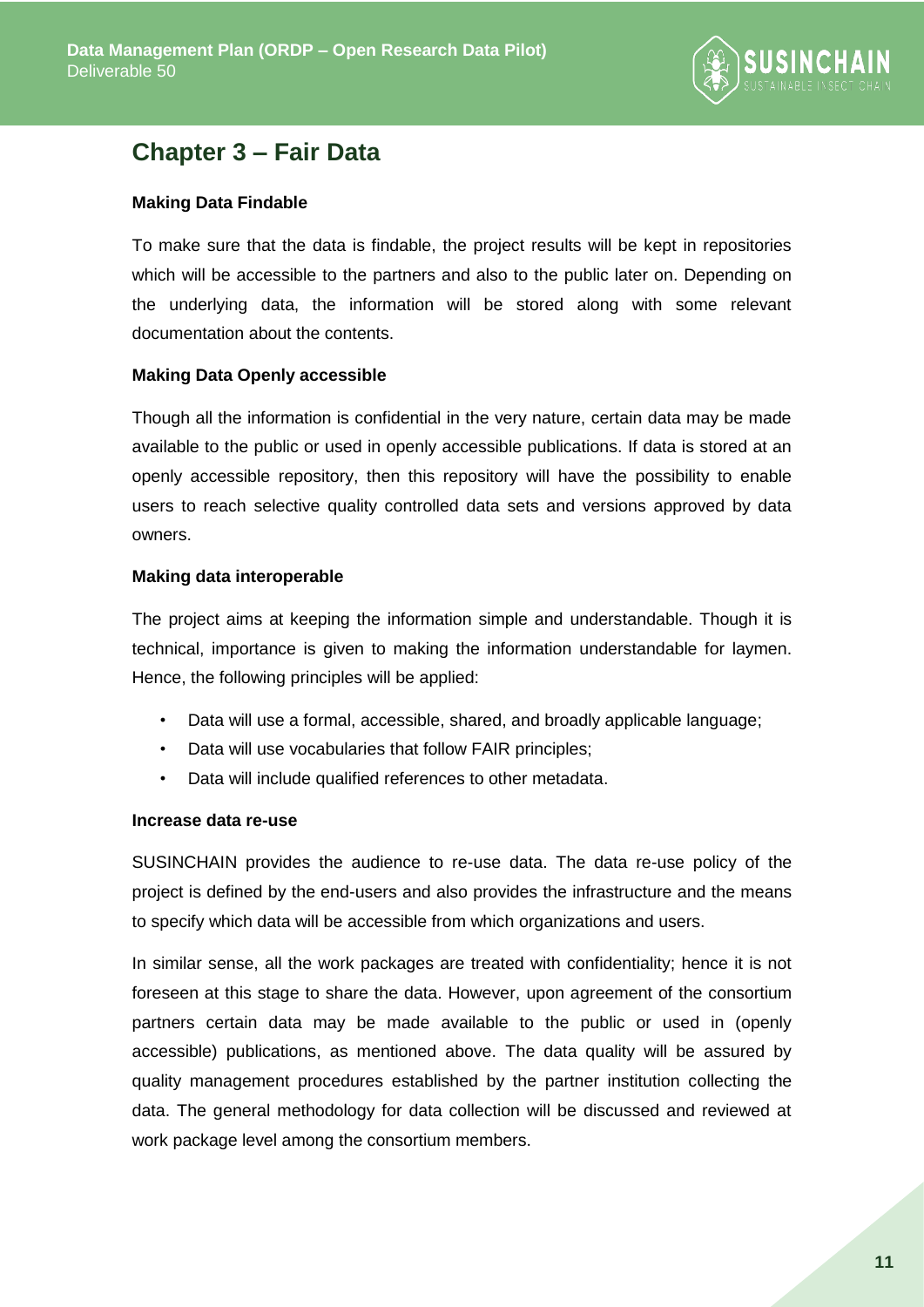

# **CHAPTER 4 Allocation of Data**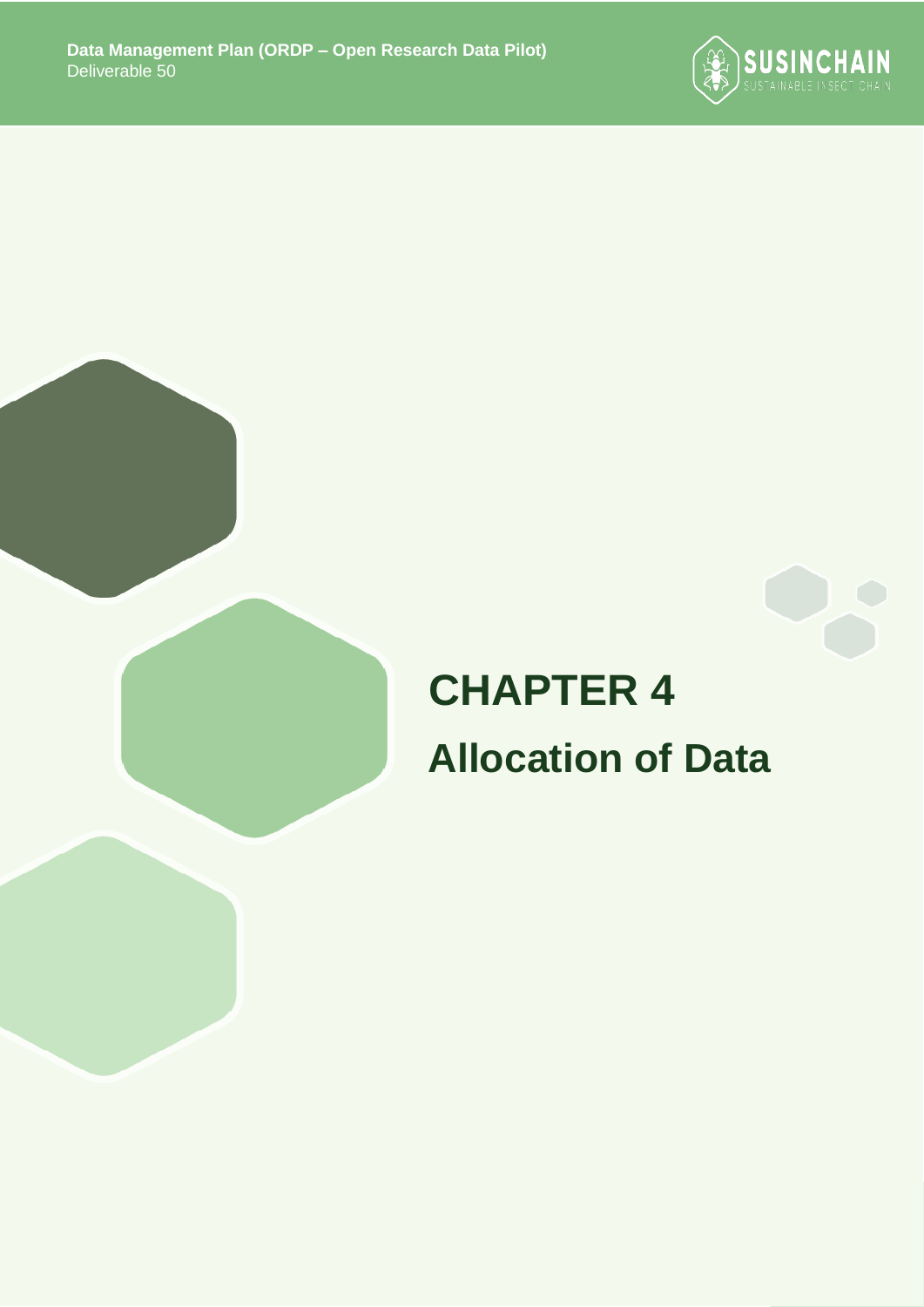

# <span id="page-12-0"></span>**Chapter 4 – Allocation of Data**

### **3.1 Accessibility and Exploitation of Data**

All the datasets that are produced during the SUSINCHAIN project will be accessible for research purposes to all the partners after anonymization and securitisation measures. The datasets will be made available online for study purposes. Furthermore, the commercial rights intended for exploitation of data will remain with the consortium.

#### **3.2 Preservation of Data**

Prior to sharing and storing the data, raw data will be anonymised subject to appropriate measures to anonymize every reference to the demonstrators. Nevertheless, demonstrators will be able to retain the full dataset pertaining to the pilot project they are involved in.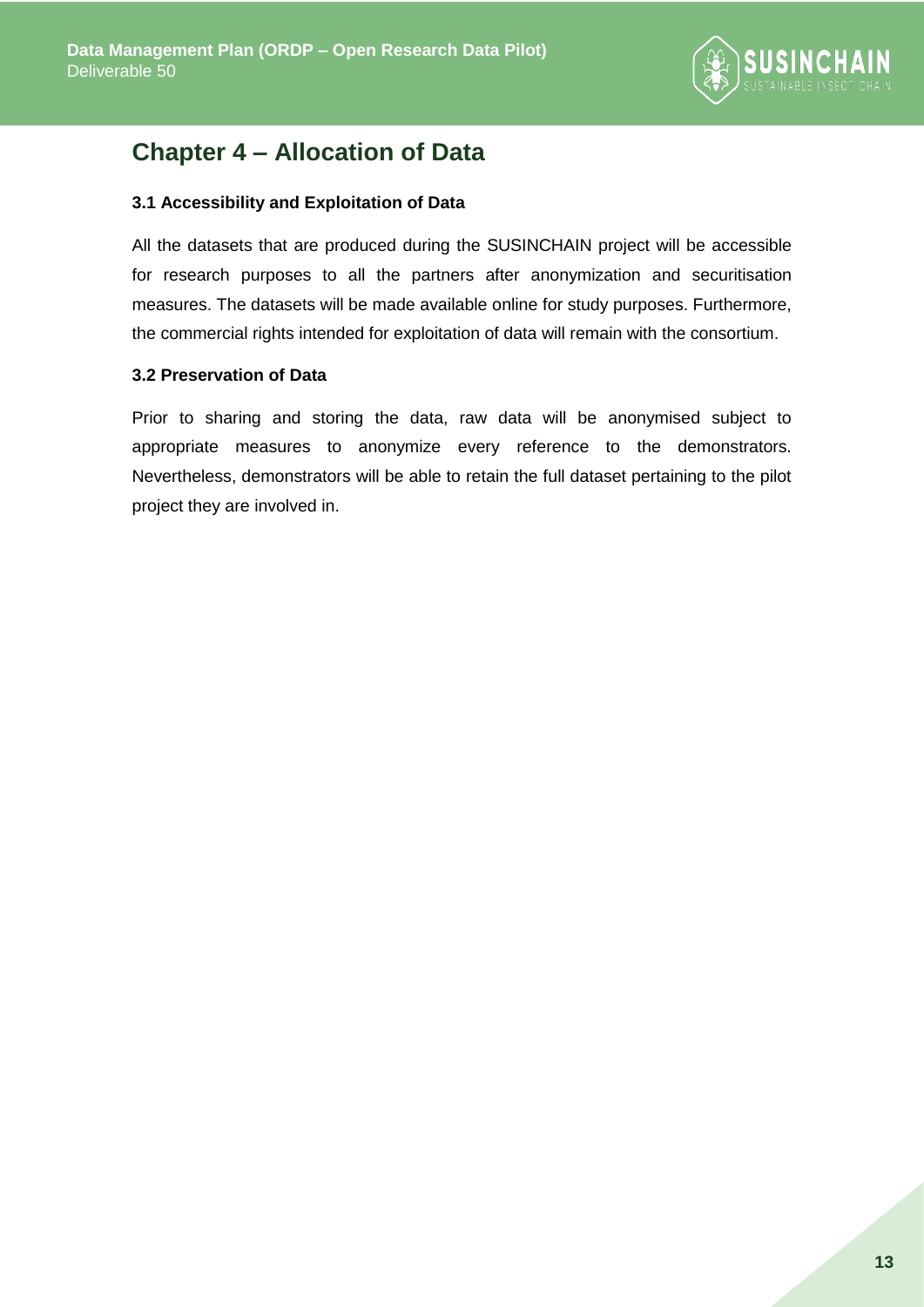



# **CHAPTER 5 Data Security**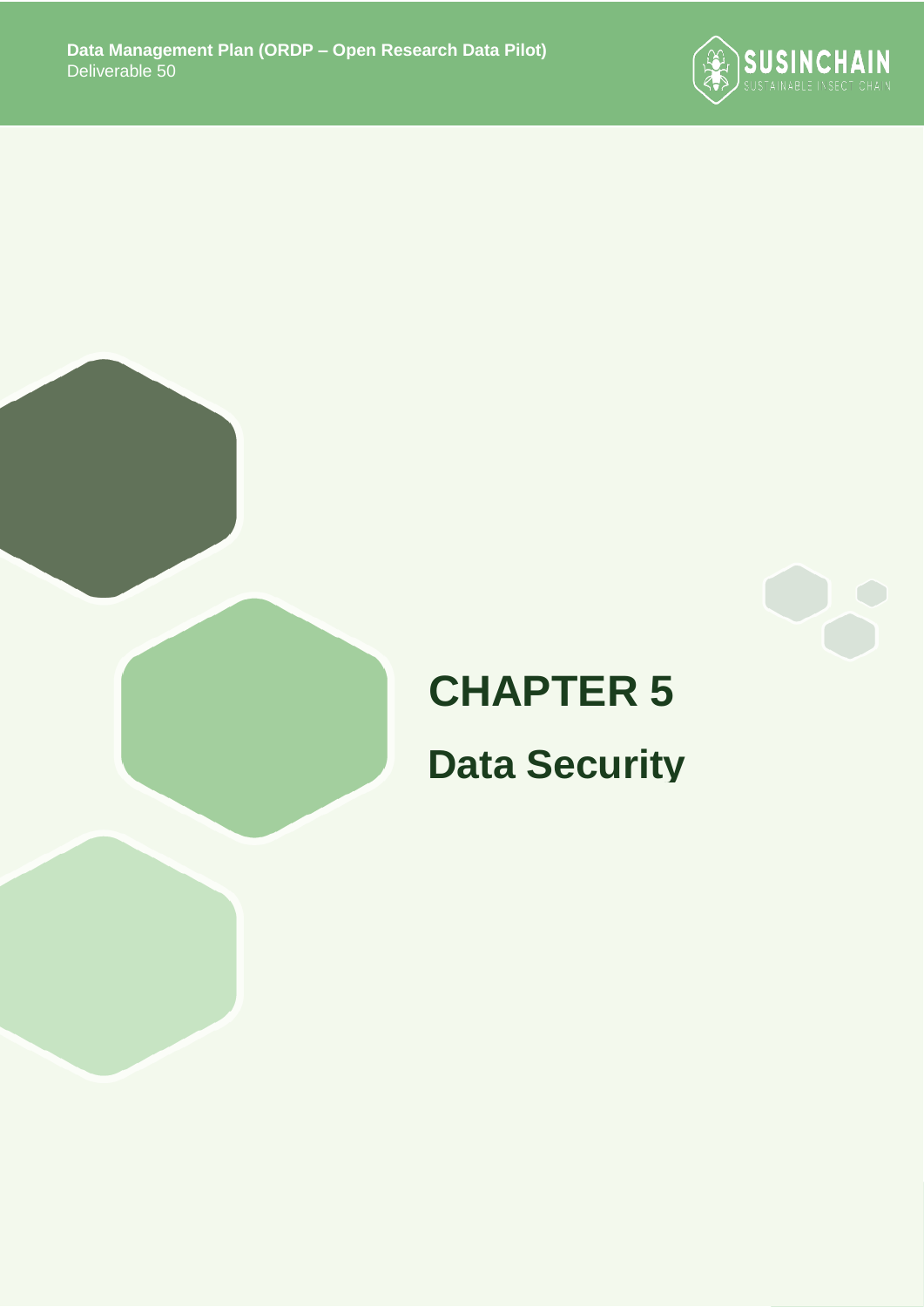

# <span id="page-14-0"></span>**Chapter 5 – Data Security**

Simple, sensible steps must be taken to ensure data security during the SUSINCHAIN project implementation. In order to prevent unauthorized access, modification, replication or destruction of the project data, several measures have been put in place. These include:

*Identification security*: Data are stored in online repositories which are password protected and/or grant access only upon correct identification. Different layers of security are to be implemented in order to protect data of higher sensitivity (users' personal data, etc.) Furthermore, to insure code continuity in case of unexpected events, weekly backups of the corresponding repositories will be stored in a backup medium by the technical coordinator. Moreover, the technical coordinator will keep monthly backups of the code in two different mediums.

*Location and workstation security*: Access to the premises of the partners, where all the SUSINCHAIN data files, mostly confidential information are secured by their own security system. Similarly, the working professionals of the project are strongly encouraged to remain protected against a possible data breach by using a password. They are advised to use updated antivirus software. Extremely confidential data are to be stored through encryption and sharing information through personal email isn´t advised.

## **4.1 Communication Data**

As the primary communication between partners is through emails, the email servers should use proper encryption mechanisms to prevent cyber theft of information. The coordinator of the project should manage internal mailing lists, performing a custom access-control of which information is disseminated to whom under need-based criteria.

Apart from the emails, partners should also use communication platforms like GoToMeeting, WebEx and Skype. These platforms are widely used, and use wellknown encryption protocols to communicate; operating at an invitation-based communication scheme, therefore their use can be considered secure and rational. Regardless, of the means used to communicate, sensitive files carrying a lot of information must be individually encrypted.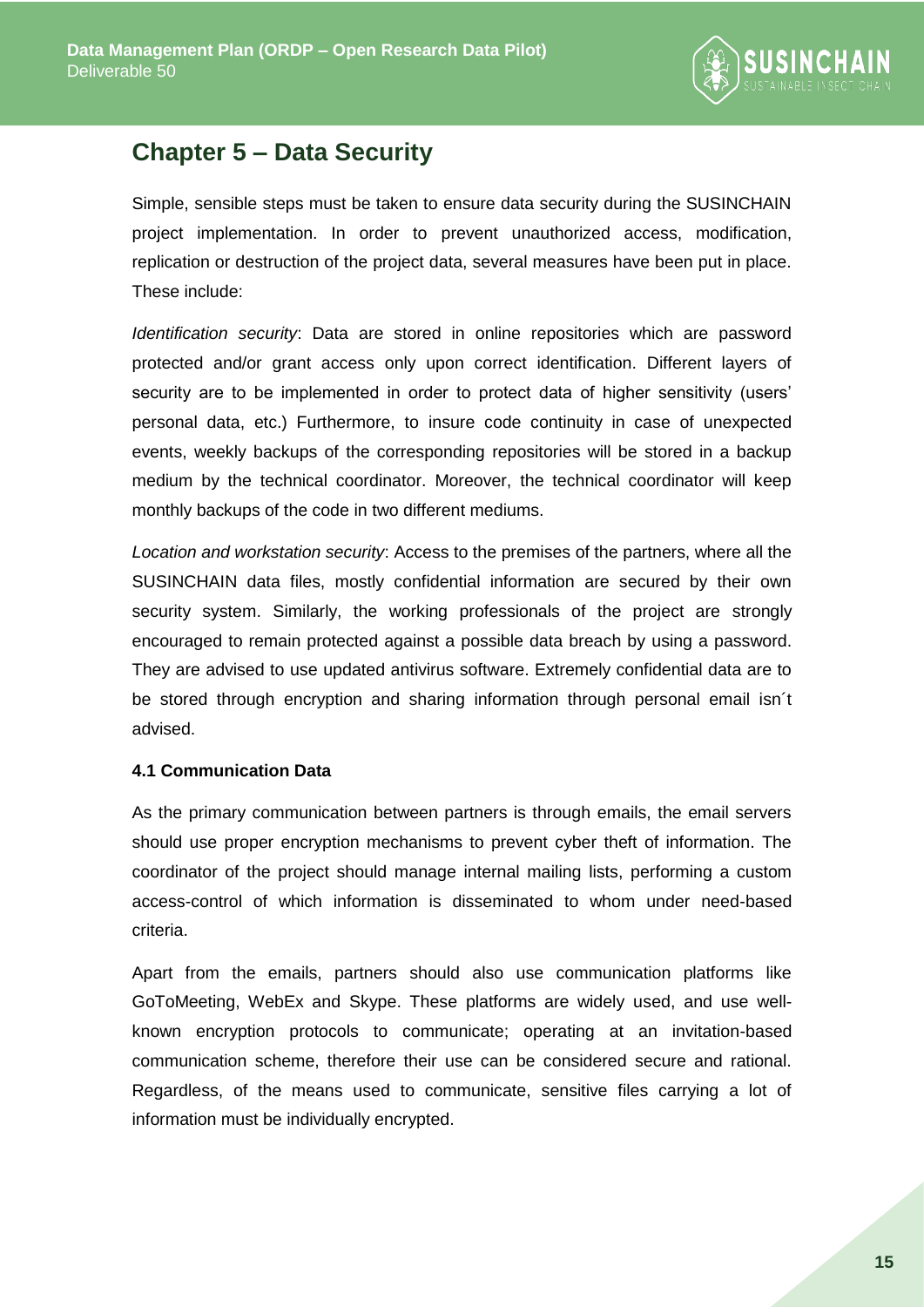

#### **4.2 Partner Data**

Partners are responsible for their own data so it is imperative to be careful while exchanging files. In this sense, contact details from partners on financial data need to be protected from each partner individually without any responsibility from the others in case of data misuse. Also, when partners share such information with others, bilateral agreements need to be made.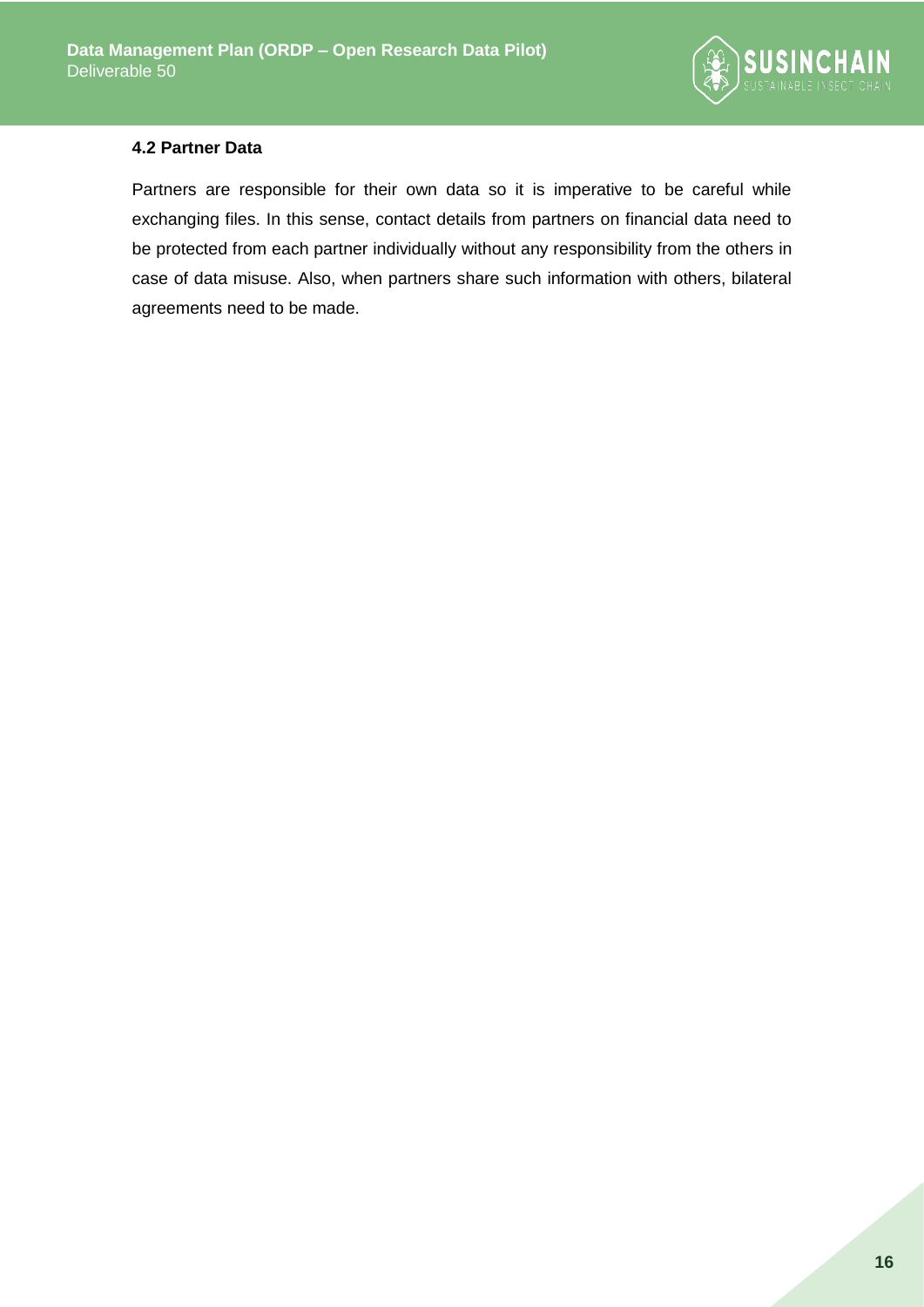



# **CHAPTER 6 Ethics & Legal Compliance**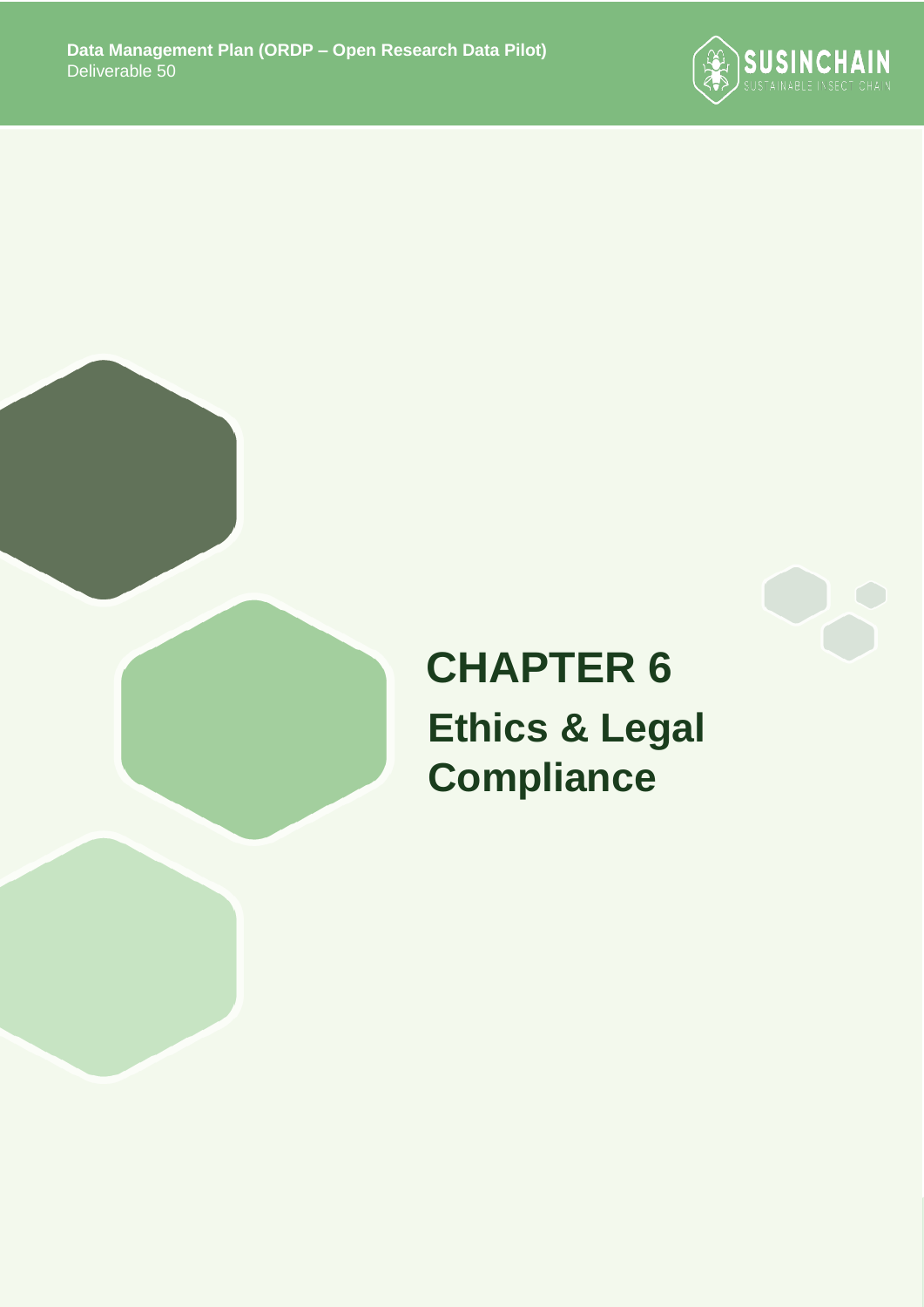

# <span id="page-17-0"></span>**Chapter 6 – Ethics and Legal Compliance**

The SUSINCHAIN project will conform to Horizon 2020 ethical guidelines, including "Data protection and privacy ethics guidelines" and the "Guidance for Applicants on Informed Consent". The partners have been informed and briefed about the ethical requirements of the project in conducting, progressing and completing it. This will not be a rehearsal of the usual respect for EU guidelines and laws but will be the occasion at which ethical issues in practice can be raised, along with brainstorming on how to speedily address them.

Ethics will feature on how data is stored, who can access it and for how long it can be kept. The consent for data preservation and sharing obtained from data producers, or data owners will be implemented based on applicable license rules. In addition, the relevant information regarding the term of use, curation, sharing datasets which are available by the data owners will be entailed in the consent agreements that administer IPR and copyright management.

The formal consent agreements will state who will own the copyright and IPR on data to be collected or created, along with the license(s) for its use and reuse. IPR is to be featured in the consortium agreement with relevant funder, institutional, departmental or group policies on copyright or IPR. When applicable, permissions to reuse thirdparty data and any restrictions needed on data sharing will also be referred in the associated metadata.

## **5.1 Anonymity and Confidentiality**

The most imperative aspect is to assure the participants anonymity who give information to the project. The participants are informed that the partners shall protect them during the conduct of the different phases of data collection. All records, minutes, data captured online, recordings shall be treated with the strictest confidentiality. Names are changed in verbal transcripts of interviews, field notes, and details that might make the individual personal subject identifiable. Of course, sensitive information will be changed in a way that does not become identifiable.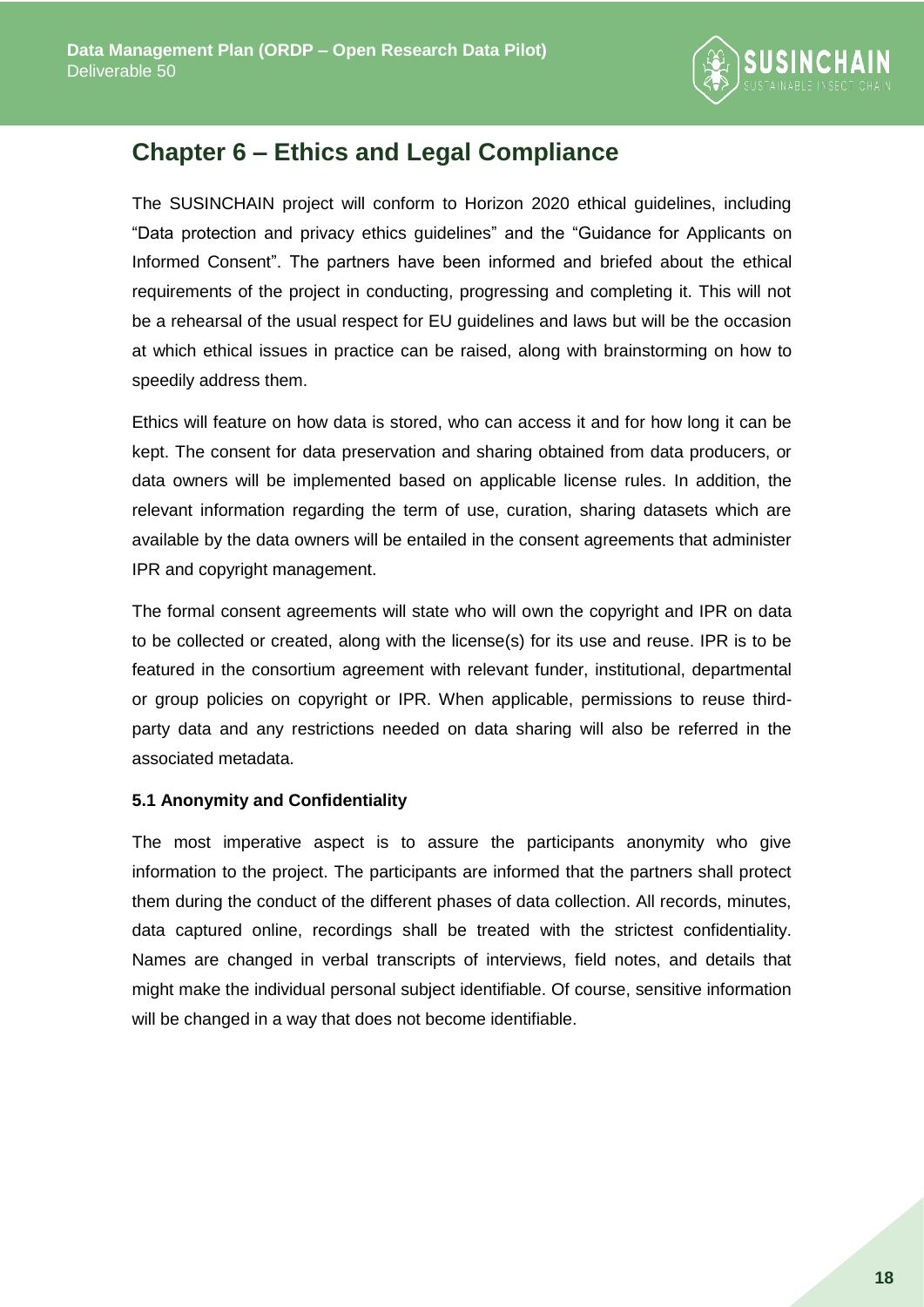



# **CHAPTER 7 IPR Management**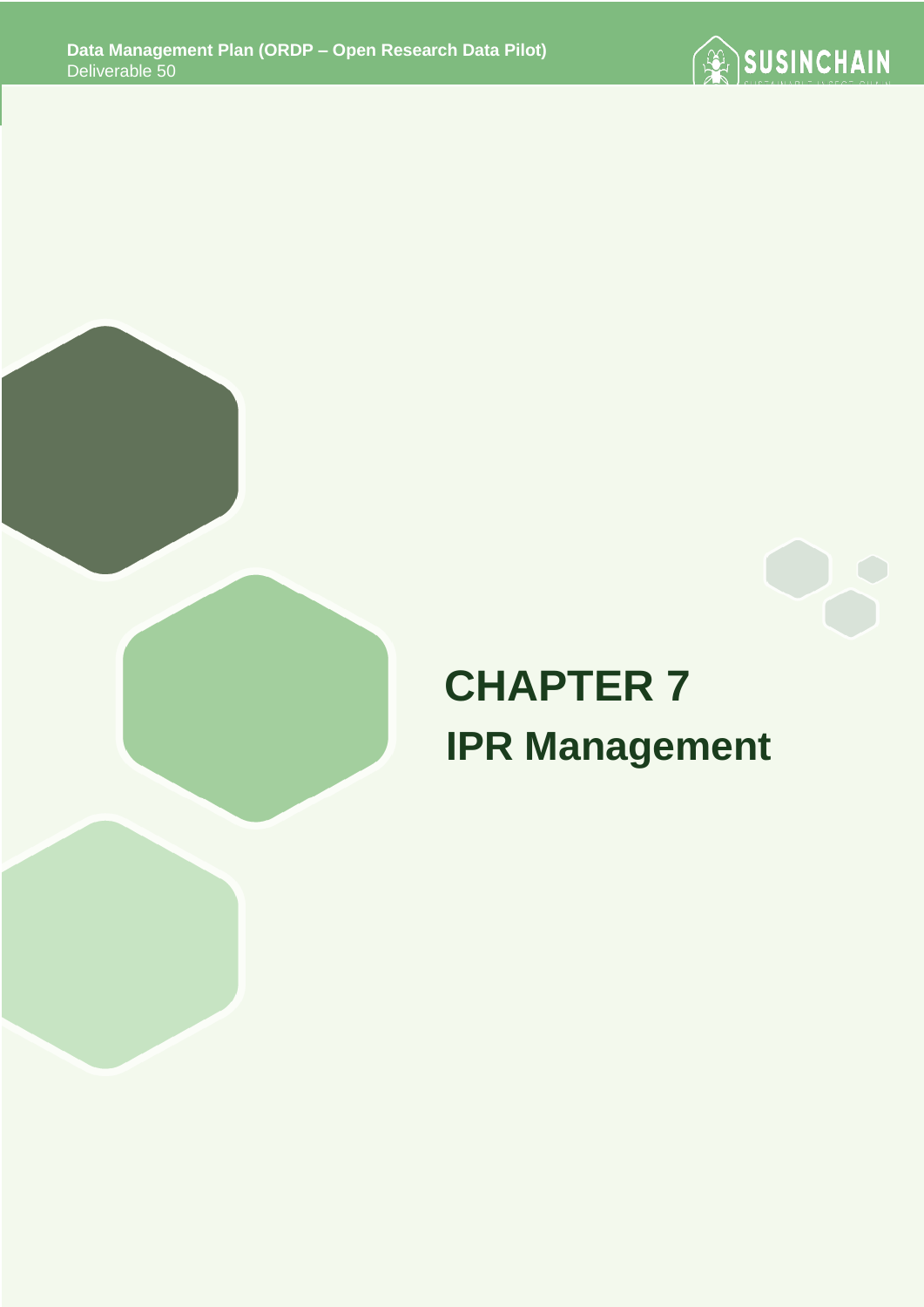

# <span id="page-19-0"></span>**Chapter 7 – IPR Management**

A general principle for IPR management is that organizations connected to SUSINCHAIN network should have an advantage over those who do not. This implies that the knowledge generated from commercial interest must be safeguarded. On the other hand, the partners of this project have come together in order to collaborate and benefit from their respective resources and competencies. Added value through knowledge sharing and promoting exploitation are clear objectives and driving forces. Considering that measures to ensure the exploitation of results must be performed even after the project lifetime, provisions will be made to cover rights and obligations related to IPR, such as:

- Confidentiality obligations;
- Provisions concerning the transfer of results;
- Obligations to protect results capable of commercial exploitation;
- Notification to the EC, when deciding to stop protection or not to seek extension;
- Right of participants to request access rights.

All SUSINCHAIN consortium partners, from the inception of the project will ensure that their information and expertise will be used in the project, and are identified and acknowledged by the other participants up front. A specific piece of knowledge resulting from the project will belong to the contractor who generated it. If the knowledge is jointly generated, it will be jointly owned, unless the concerned contractors can come on a mutual consensus on an alternative decision. In general, joint owners will agree among themselves on the allocation and the terms of exercising the ownership of the knowledge.

Transfers of ownership will be allowed, but joint owners must come to a mutual agreement. Where knowledge developed is capable of industrial and commercial application and having due regard to the legitimate interests of the partners concerned, it will be protected. It is expected though, that there will be situations where newspaper, industrial magazine, journal publication or other means of disseminating knowledge in the public domain, will constitute appropriate alternatives, taking account of the nature of the results and the participants' interests.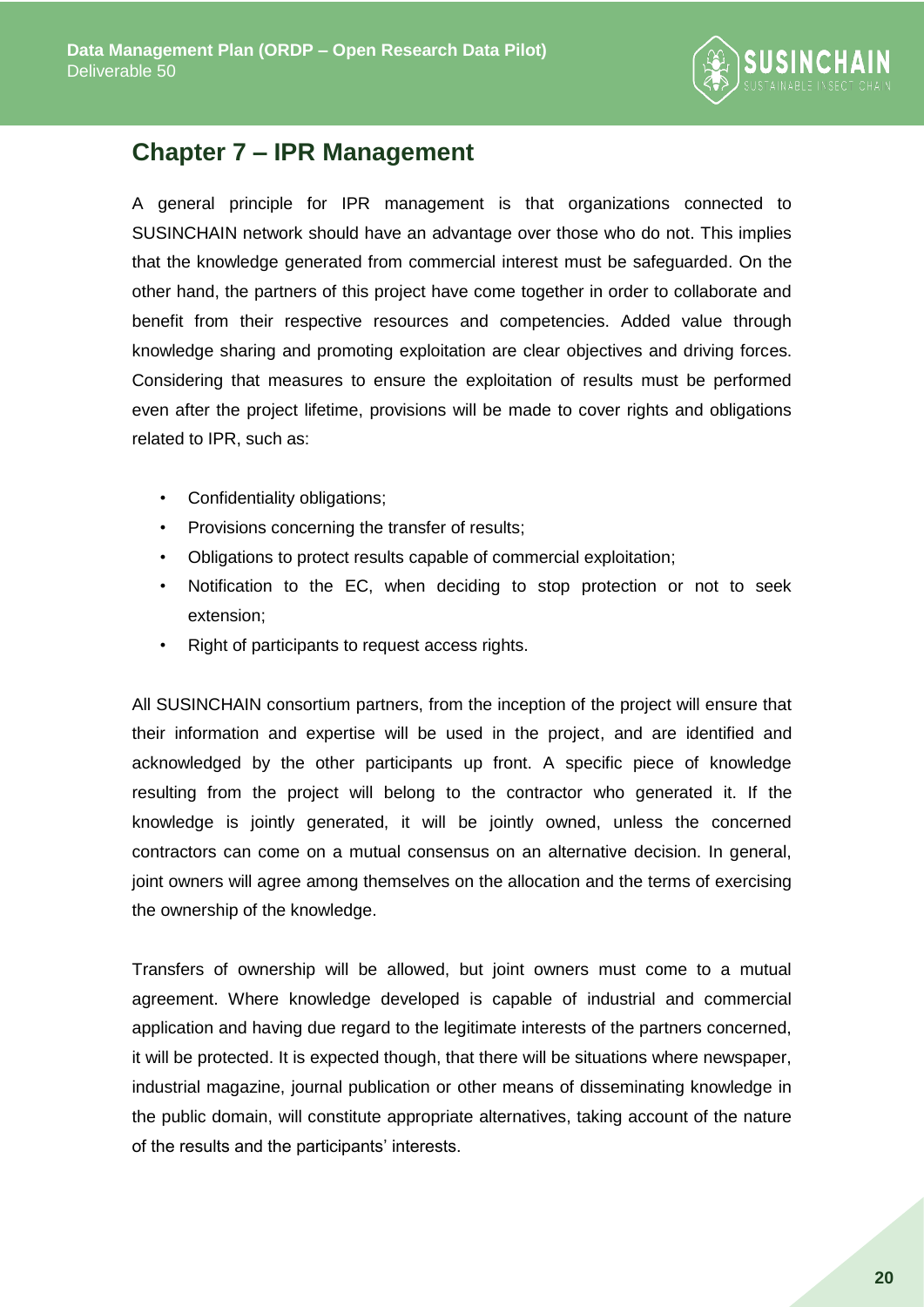

This approach to knowledge and IPR management is detailed and regulated in the Consortium Agreement that all partners have signed before the project start. The major aspects are:

- **IP Ownership:** It is important to keep in mind that the foreground IP shall be in the ownership of the project partner. If any Foreground IP is created mutually by at least two project-partners and is difficult to identify the contributions of each of the project partners, such work will be cooperatively owned by the contributing project partners. The same method shall be applied in the course of carrying out work on the project during innovation discovery from two or more contributing parties where it is not possible to separate the individual contributions. Any such joint inventions and all related patent applications and patents shall be jointly owned by the contributing parties.
- **Confidentiality**: It is paramount that the partners treat information from other partners as confidential and not reveal it to the third parties unless the information is publicly accessible.
- **Patents:** SUSINCHAIN partners who introduce patentable knowledge will be encouraged to register patent for their discovery or similar form of protection.
- **Access Rights:** Partners issue one another royalty-free access right to knowledge generated in the project to the extent needed to efficaciously conduct the project. Access rights to a partner pre-existing knowledge for use outside the project is, when needed and only to the extent necessary to make use of the project result, given on preferential conditions to the other partners.
- **Ownership of Knowledge:** Knowledge possessed by the partners who made consistent effort generate knowledge, or on whose behalf such work was carried out. If in any case any partner requests to assign knowledge to a third party, he should inform the other partners for their consent, and should not arbitrarily withdrawn or kept pending.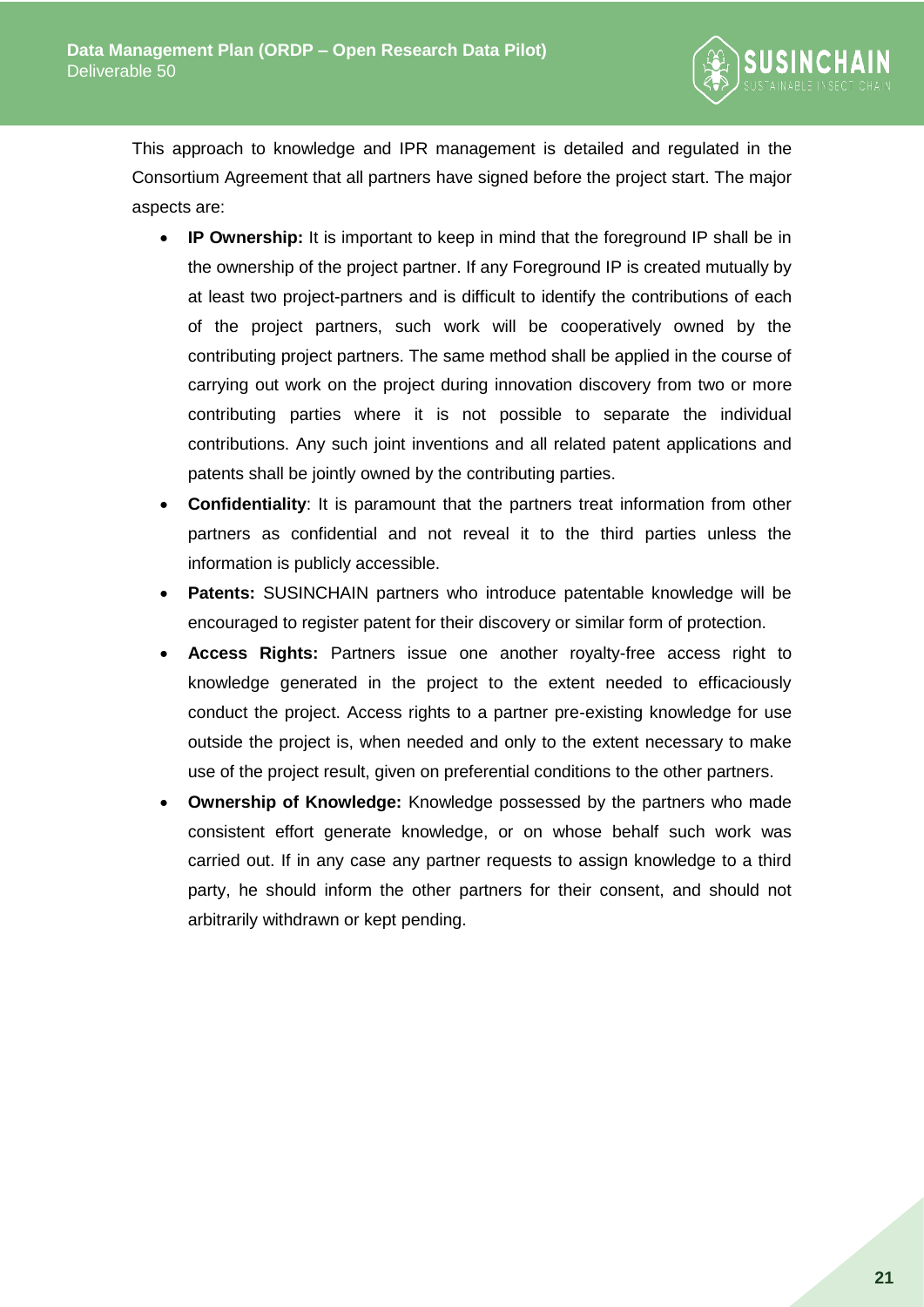



# **CHAPTER 8**

# **Exploitability Strategy & Planning**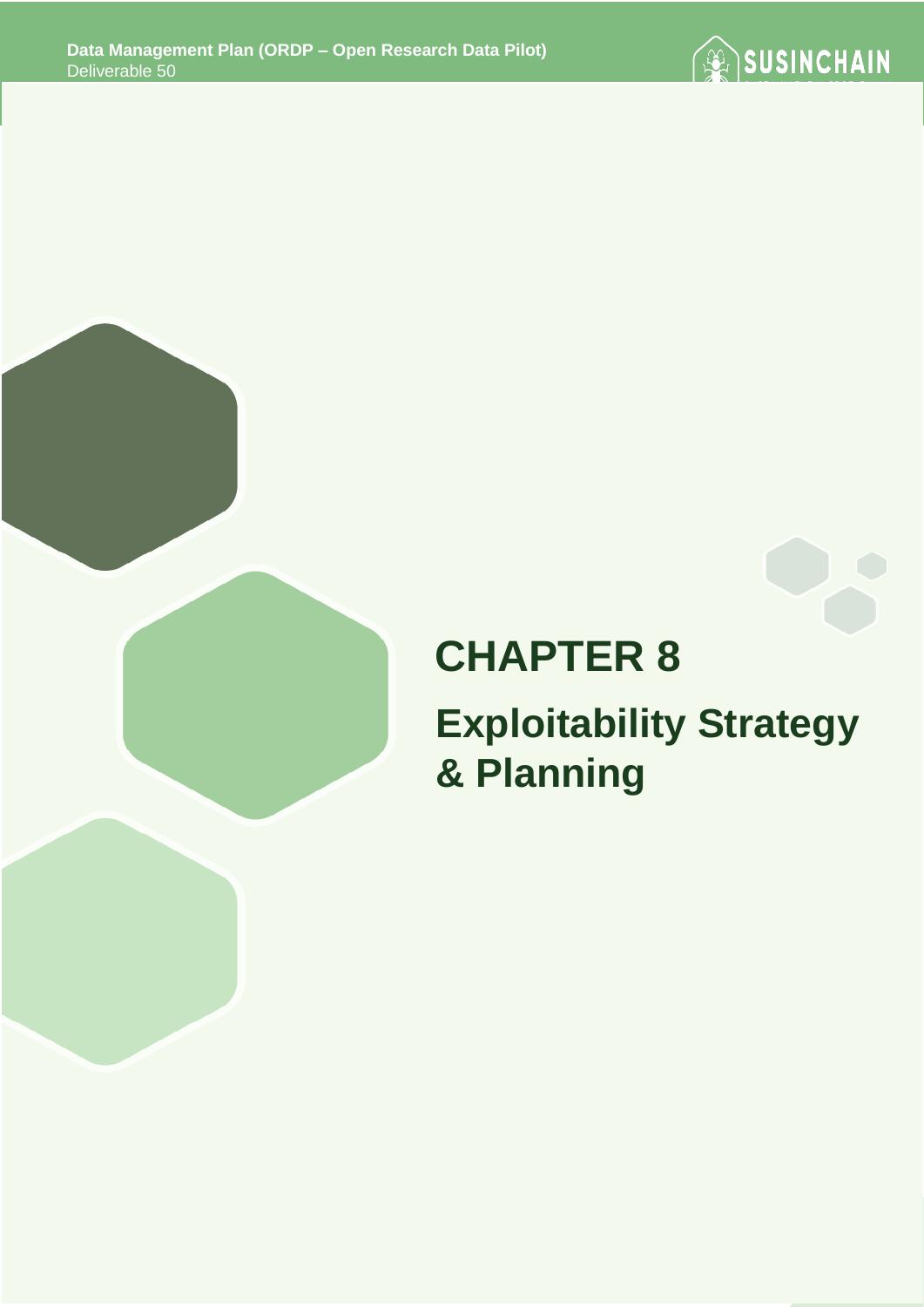

# <span id="page-22-0"></span>**Chapter 8 – Exploitability Strategy and Planning**

SUSINCHAIN will incorporate the following exploitation channels to derive the best results to the marketplace such as:

- Creating new protein based businesses for further exploitation involving third parties outside of the project;
- Improving existing/developing insect based products to be more competitive in existing and/or emerging new markets.

*Protection of results:* IP protection is imperative for a prospective commercial or industrial exploitation of the insect produce. As this invention is fresh in the market, all the partners are expected to select the most suitable IP protection tool for every foreground, in accordance with the other partners' legitimate interests and with the future planned use. Most importantly, direct commercial exploitation or further research is preferred. Furthermore, it would be sensible if the partners inform one about their individual protection activities plans, especially where dealing with potentially joint IP.

*Use of foreground:* In certain cases, there can be direct use, when the partners industrially or commercially exploit the results and transfer the foreground to other project partners or third parties that will exploit such results through the use of licensing. This will also incorporate utmost utilization of foreground in further research initiatives, aiming at furthering expected results.

*Dissemination of results*: While disseminating the project results, partners are expected to select the most convenient means like e.g. scientific publication, web-site publication, in accordance to the conditions set forth in the CA and in other specific confidentiality agreements. Publications are to be made in high impact papers.

## **Identification of the Data Stakeholders**

The data stakeholders for SUSINCHAIN project come from various backgrounds with diverse intentions. Some of the project´s important and easily identified stakeholders are: Project partners, European Commission, SMEs, Research community, other related clusters.

## **License of the Data: How and When**

All of the project´s data will be produced and used within the project and will be made publicly available. Otherwise, licensing options must be exercised to examine on a case by case basis, considering all applicable concerns.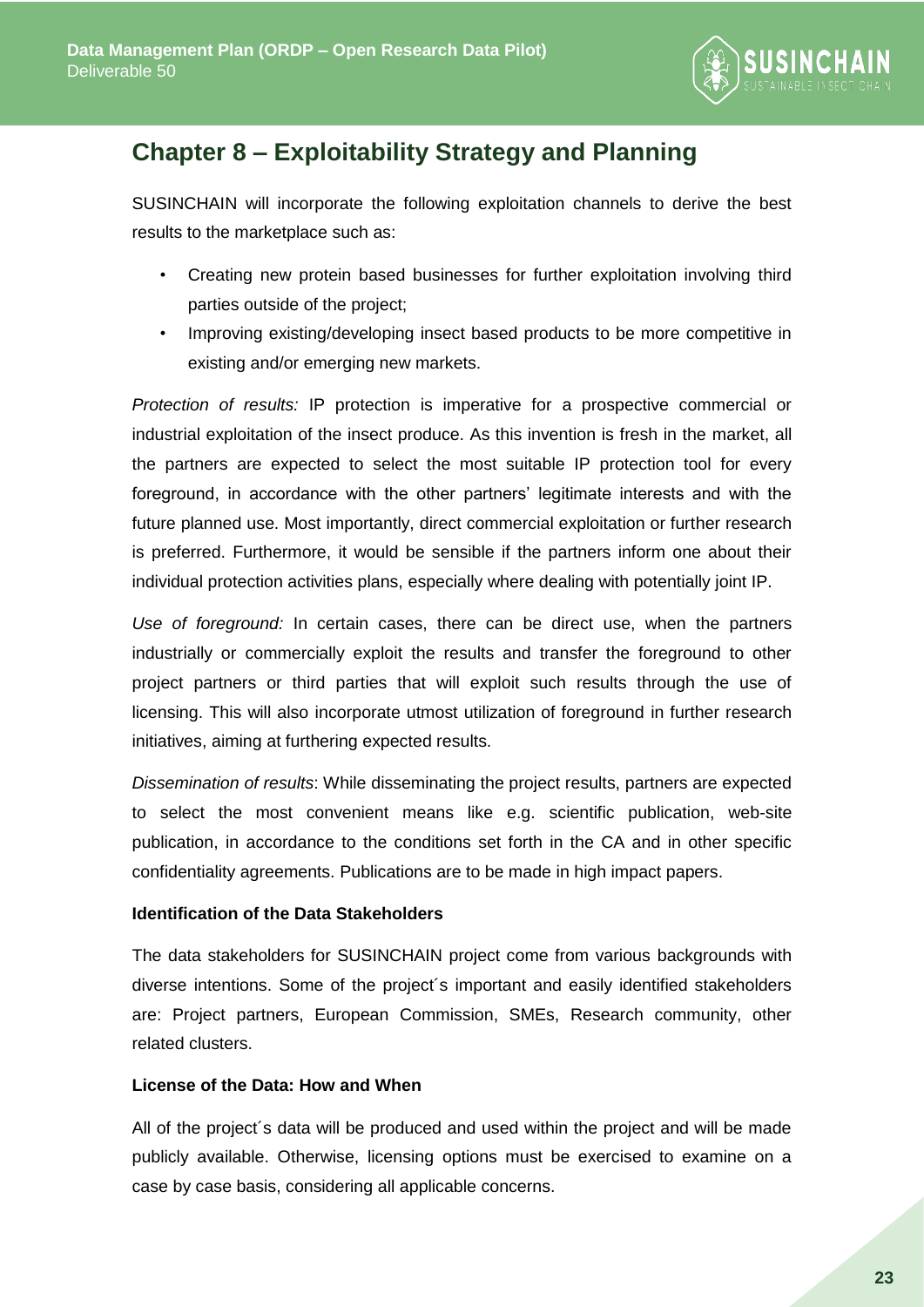

#### **Data Quality Assurance Process**

All of SUSINCHAIN´s deliverables, audio-visual contents and reports/other publications will be peer-reviewed by the project partners and in some cases by external reviewers, as and when necessary. Through this approach we expect to ensure high data quality within the project, promoting project data reuse and sharing.

#### **General Procedure for benefited SMEs**

SUSINCHAIN does not expect SMEs to capture newly generated IPR as the funded projects will have TRL above 6 (scale-up, validation and commercialization of technology). There might be exceptions, especially while producing new value-chains, processes, services and products. Nevertheless, the general procedure to manage third-party IPR is described in the below table and is included in the contract. The table below provides a brief understanding on project exploitation of results.

<span id="page-23-0"></span>

| <b>Purpose</b> | <b>Background information</b>                                                                                                                                                                                                                                                                                                                                                                                                                                      | <b>Access to results</b>                                                                                                                                                                                                                                                                                                                                                                                                                                                                        |
|----------------|--------------------------------------------------------------------------------------------------------------------------------------------------------------------------------------------------------------------------------------------------------------------------------------------------------------------------------------------------------------------------------------------------------------------------------------------------------------------|-------------------------------------------------------------------------------------------------------------------------------------------------------------------------------------------------------------------------------------------------------------------------------------------------------------------------------------------------------------------------------------------------------------------------------------------------------------------------------------------------|
|                |                                                                                                                                                                                                                                                                                                                                                                                                                                                                    |                                                                                                                                                                                                                                                                                                                                                                                                                                                                                                 |
| Project        | party will detail<br>the<br>Each                                                                                                                                                                                                                                                                                                                                                                                                                                   | Results are owned by the                                                                                                                                                                                                                                                                                                                                                                                                                                                                        |
| implementation | information,<br>background<br>including pre-existing IP that is<br>needed for carrying out the<br>project.<br>Access Rights to background<br>information<br>for the<br>needed<br>performance of the own work of<br>the Party under the project shall<br>be granted on a royalty-free<br>basis.<br>All parties will commit with non-<br>information<br>with<br>disclosure<br>confidential<br>the<br>regards<br>to<br>scientific or technical information<br>shared. | party that generates them.<br>Access to impact<br>results<br>generated by the project<br>funded under SUSINCHAIN<br>the<br>during<br>project<br>implementation will be the<br>royalty-free basis.<br>Under joint ownership, each<br>third party that wishes to use<br>the partial or final result, for<br>the dissemination of their<br>own results, will be entitled to<br>use it prior to the other<br>partner consent with at least<br>30 calendar days advance<br>notice and under fair and |
|                |                                                                                                                                                                                                                                                                                                                                                                                                                                                                    | reasonable compensation.                                                                                                                                                                                                                                                                                                                                                                                                                                                                        |

|  | Table 1 - Brief understanding on project exploitation of results |  |  |  |
|--|------------------------------------------------------------------|--|--|--|
|  |                                                                  |  |  |  |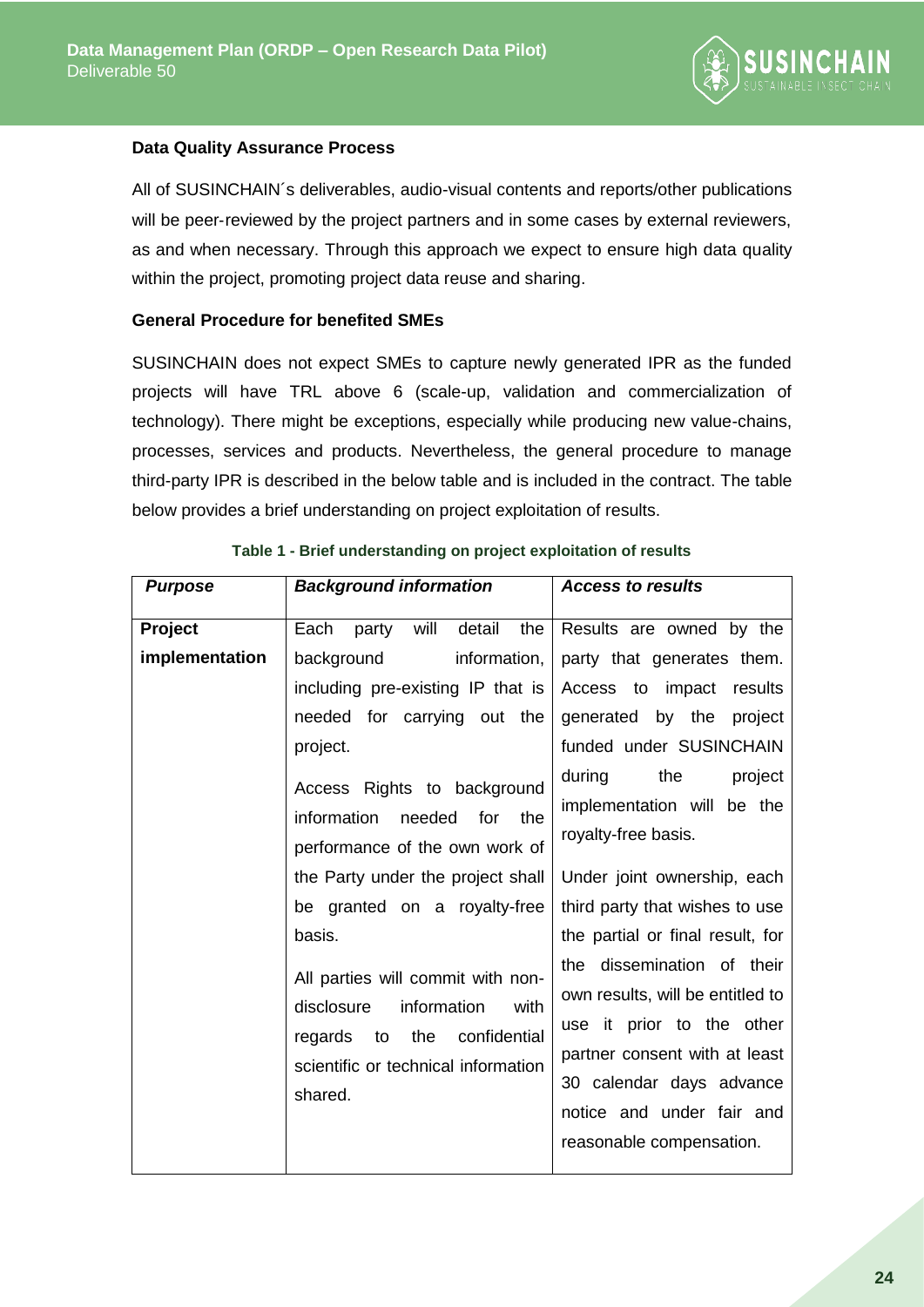

| of<br><b>Exploitation</b> | $\bullet$ | Results are owned by the Party that generates them. Third                                                                                                                                                                                         |
|---------------------------|-----------|---------------------------------------------------------------------------------------------------------------------------------------------------------------------------------------------------------------------------------------------------|
| <b>Project results</b>    |           | parties will commit with SUSINCHAIN results valorisation and<br>will provide to the consortium a set of impact indicators<br>according to the provisions mentioned in the work packages,<br>technology scale-up, valorisation<br>οf<br>the<br>and |
|                           |           | commercialization on a royalty-free basis.                                                                                                                                                                                                        |
|                           |           | Joint Owners must agree in writing on the allocation and<br>terms of the exercise of their joint ownership by a Joint<br>Ownership agreement (JOA) after the project execution.                                                                   |
|                           |           | Access rights to results, if needed for exploitation of a party's<br>own results, shall be granted on a royalty-free basis, as long<br>as joint owners are given 30 calendar days in advance notice<br>and fair and reasonable compensation.      |